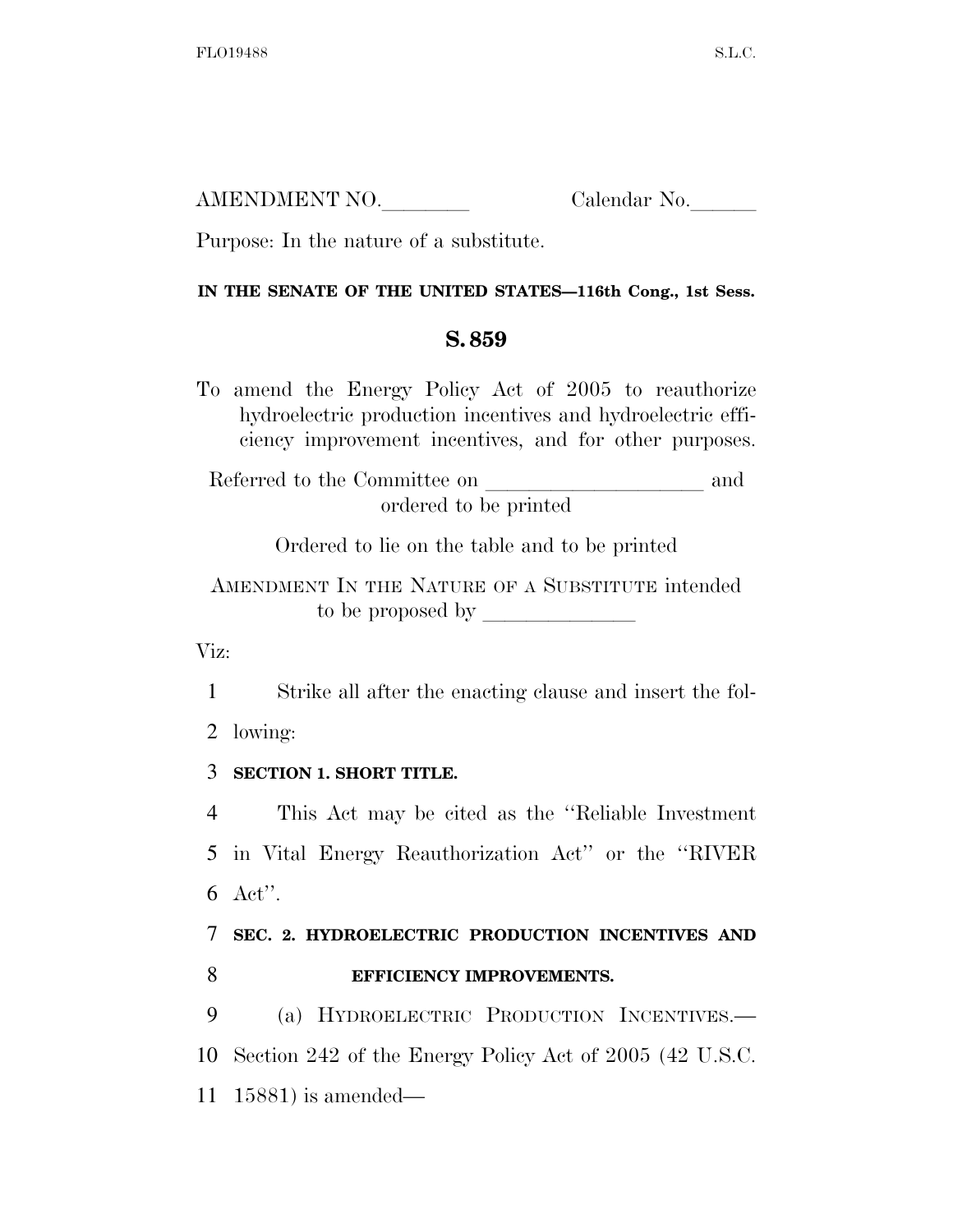2

| $\mathbf{1}$   | $(1)$ in subsection (b), by striking paragraph $(1)$     |
|----------------|----------------------------------------------------------|
| $\overline{2}$ | and inserting the following:                             |
| 3              | "(1) QUALIFIED HYDROELECTRIC FACILITY.                   |
| $\overline{4}$ | The term 'qualified hydroelectric facility' means a      |
| 5              | turbine or other generating device owned or solely       |
| 6              | operated by a non-Federal entity—                        |
| 7              | "(A) that generates hydroelectric energy                 |
| 8              | for sale; and                                            |
| 9              | " $(B)(i)$ that is added to an existing dam or           |
| 10             | conduit; or                                              |
| 11             | " $(iii)(I)$ that has a generating capacity of           |
| 12             | not more than 10 megawatts;                              |
| 13             | "(II) for which the non-Federal entity has               |
| 14             | received a construction authorization from the           |
| 15             | Federal Energy Regulatory Commission, if ap-             |
| 16             | plicable; and                                            |
| 17             | "(III) that is constructed in a region in                |
| 18             | which there is inadequate electric service, as de-       |
| 19             | termined by the Secretary.";                             |
| <b>20</b>      | $(2)$ in subsection (c), by striking "10" and in-        |
| 21             | serting " $22$ ";                                        |
| 22             | $(3)$ in subsection $(e)(2)$ , by striking "section      |
| 23             | $29(d)(2)(B)$ " and inserting "section $45K(d)(2)(B)$ "; |
| 24             | $(4)$ in subsection (f), by striking "20" and in-        |
| 25             | serting $"32"$ ; and                                     |